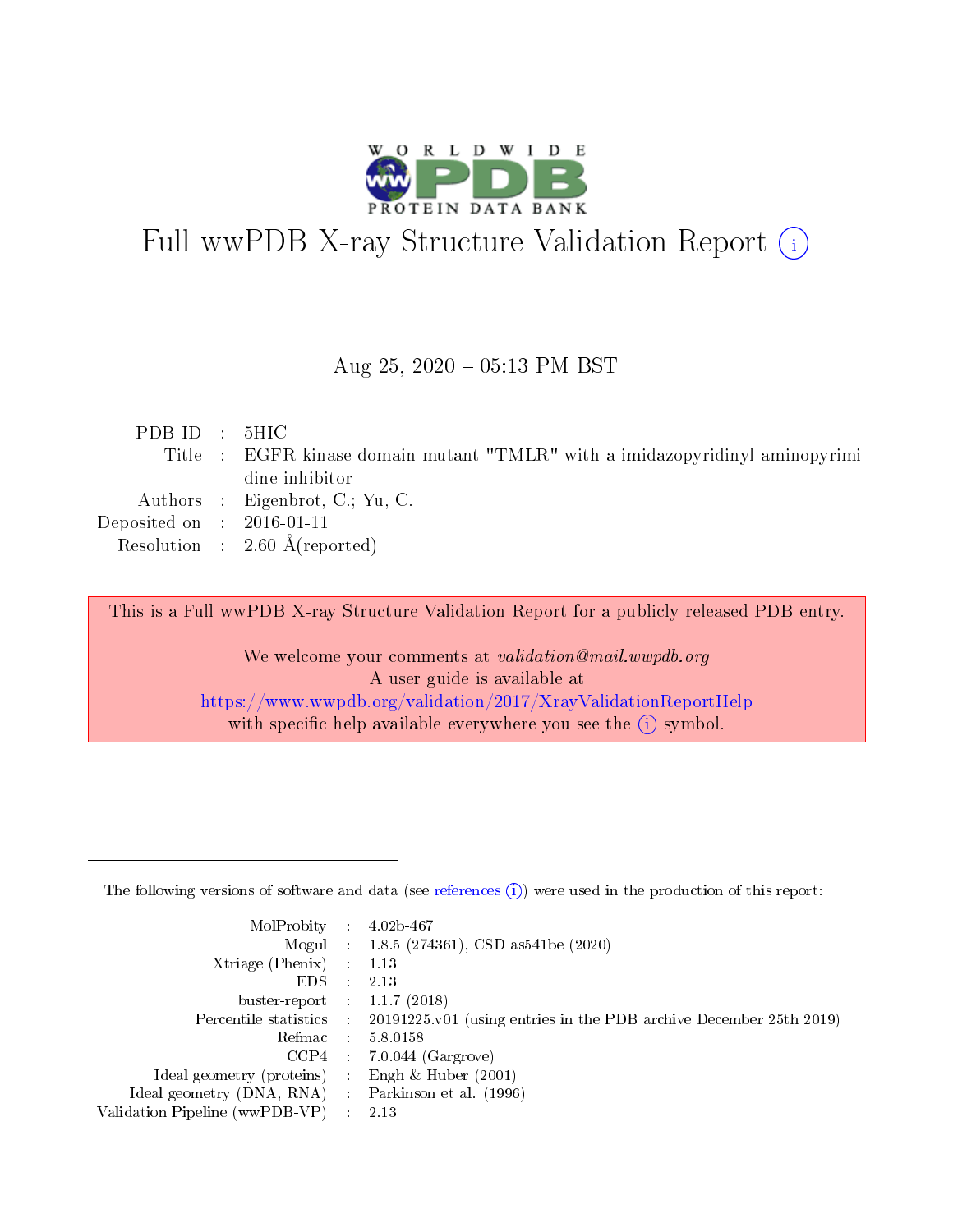# 1 [O](https://www.wwpdb.org/validation/2017/XrayValidationReportHelp#overall_quality)verall quality at a glance  $(i)$

The following experimental techniques were used to determine the structure: X-RAY DIFFRACTION

The reported resolution of this entry is 2.60 Å.

Percentile scores (ranging between 0-100) for global validation metrics of the entry are shown in the following graphic. The table shows the number of entries on which the scores are based.



| Metric                | Whole archive<br>$(\#\text{Entries})$ | Similar resolution<br>$(\#\text{Entries},\,\text{resolution}\,\,\text{range}(\textup{\AA}))$ |
|-----------------------|---------------------------------------|----------------------------------------------------------------------------------------------|
| $R_{free}$            | 130704                                | $3163(2.60-2.60)$                                                                            |
| Clashscore            | 141614                                | $3518(2.60-2.60)$                                                                            |
| Ramachandran outliers | 138981                                | $3455(2.60-2.60)$                                                                            |
| Sidechain outliers    | 138945                                | $3455(2.60-2.60)$                                                                            |
| RSRZ outliers         | 127900                                | $3104(2.60-2.60)$                                                                            |

The table below summarises the geometric issues observed across the polymeric chains and their fit to the electron density. The red, orange, yellow and green segments on the lower bar indicate the fraction of residues that contain outliers for  $>=3, 2, 1$  and 0 types of geometric quality criteria respectively. A grey segment represents the fraction of residues that are not modelled. The numeric value for each fraction is indicated below the corresponding segment, with a dot representing fractions  $\epsilon=5\%$  The upper red bar (where present) indicates the fraction of residues that have poor fit to the electron density. The numeric value is given above the bar.

| Mol | $\cap$ hain | Length     | Quality of chain |    |    |
|-----|-------------|------------|------------------|----|----|
|     |             |            | 4%               |    |    |
|     |             | 991<br>ບບ⊥ | 83%              | 8% | 9% |

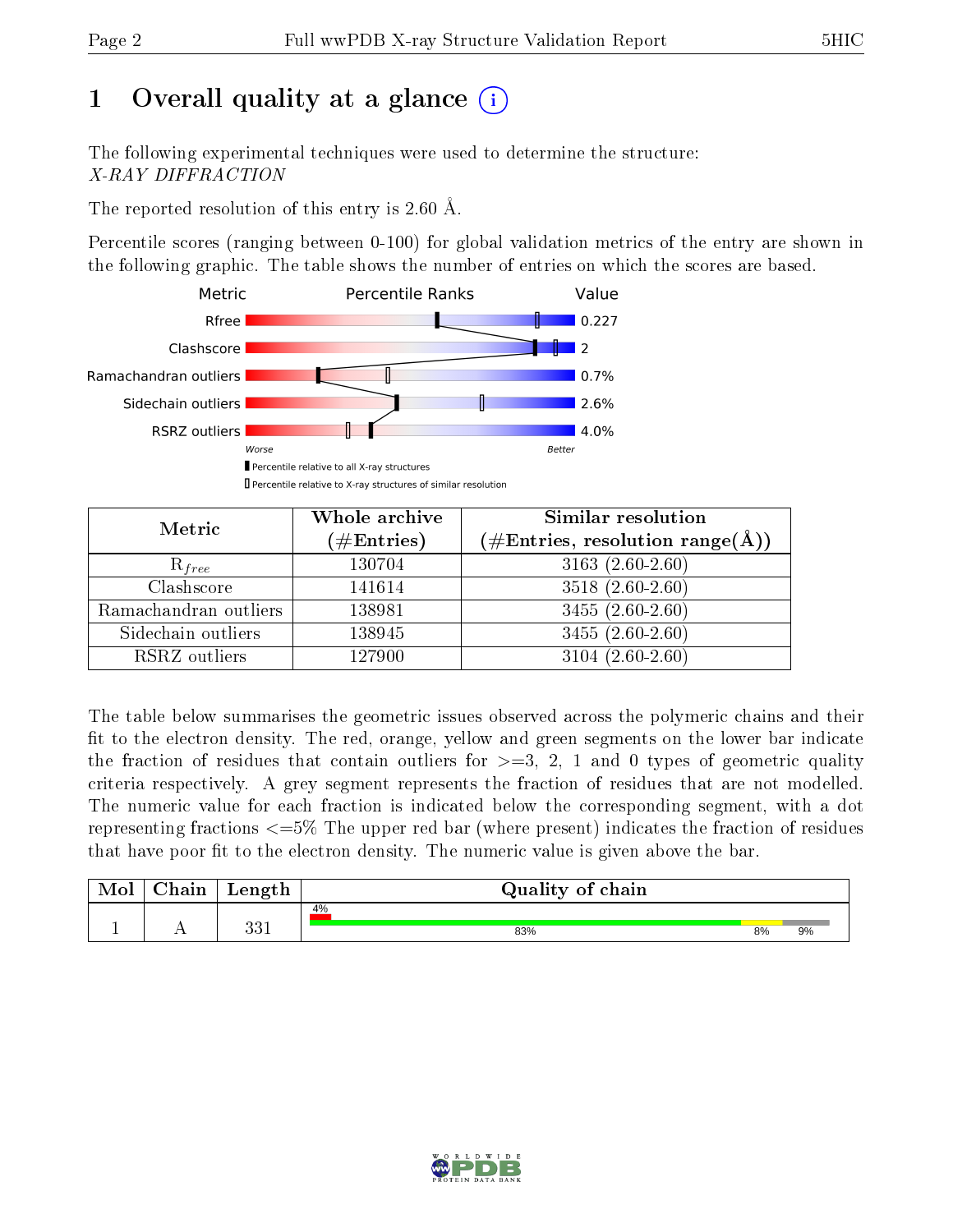# 2 Entry composition (i)

There are 4 unique types of molecules in this entry. The entry contains 2561 atoms, of which 0 are hydrogens and 0 are deuteriums.

In the tables below, the ZeroOcc column contains the number of atoms modelled with zero occupancy, the AltConf column contains the number of residues with at least one atom in alternate conformation and the Trace column contains the number of residues modelled with at most 2 atoms.

Molecule 1 is a protein called Epidermal growth factor receptor.

| Mol | Chain | Residues | Atoms         |      |     |     |    | $ZeroOcc \   \ AltConf \  $ | $\mid$ Trace $\mid$ |
|-----|-------|----------|---------------|------|-----|-----|----|-----------------------------|---------------------|
|     |       | 302      | Total<br>2427 | 1561 | 406 | 442 | 18 |                             |                     |

There are 8 discrepancies between the modelled and reference sequences:

| Chain | Residue | Modelled   | Actual     | Comment             | Reference         |
|-------|---------|------------|------------|---------------------|-------------------|
| А     | 694     | <b>GLY</b> |            | expression tag      | <b>UNP P00533</b> |
| A     | 790     | <b>MET</b> | <b>THR</b> | engineered mutation | <b>UNP P00533</b> |
| А     | 858     | $\rm{ARG}$ | <b>LEU</b> | engineered mutation | <b>UNP P00533</b> |
| А     | 865     | <b>ALA</b> | <b>GLU</b> | engineered mutation | <b>UNP P00533</b> |
| А     | 866     | <b>ALA</b> | <b>GLU</b> | engineered mutation | <b>UNP P00533</b> |
| А     | 867     | ALA        | <b>LYS</b> | engineered mutation | <b>UNP P00533</b> |
| А     | 1023    | <b>ASN</b> |            | expression tag      | <b>UNP P00533</b> |
| А     | 1024    | <b>SER</b> |            | expression tag      | <b>UNP P00533</b> |

• Molecule 2 is SULFATE ION (three-letter code: SO4) (formula: O<sub>4</sub>S).



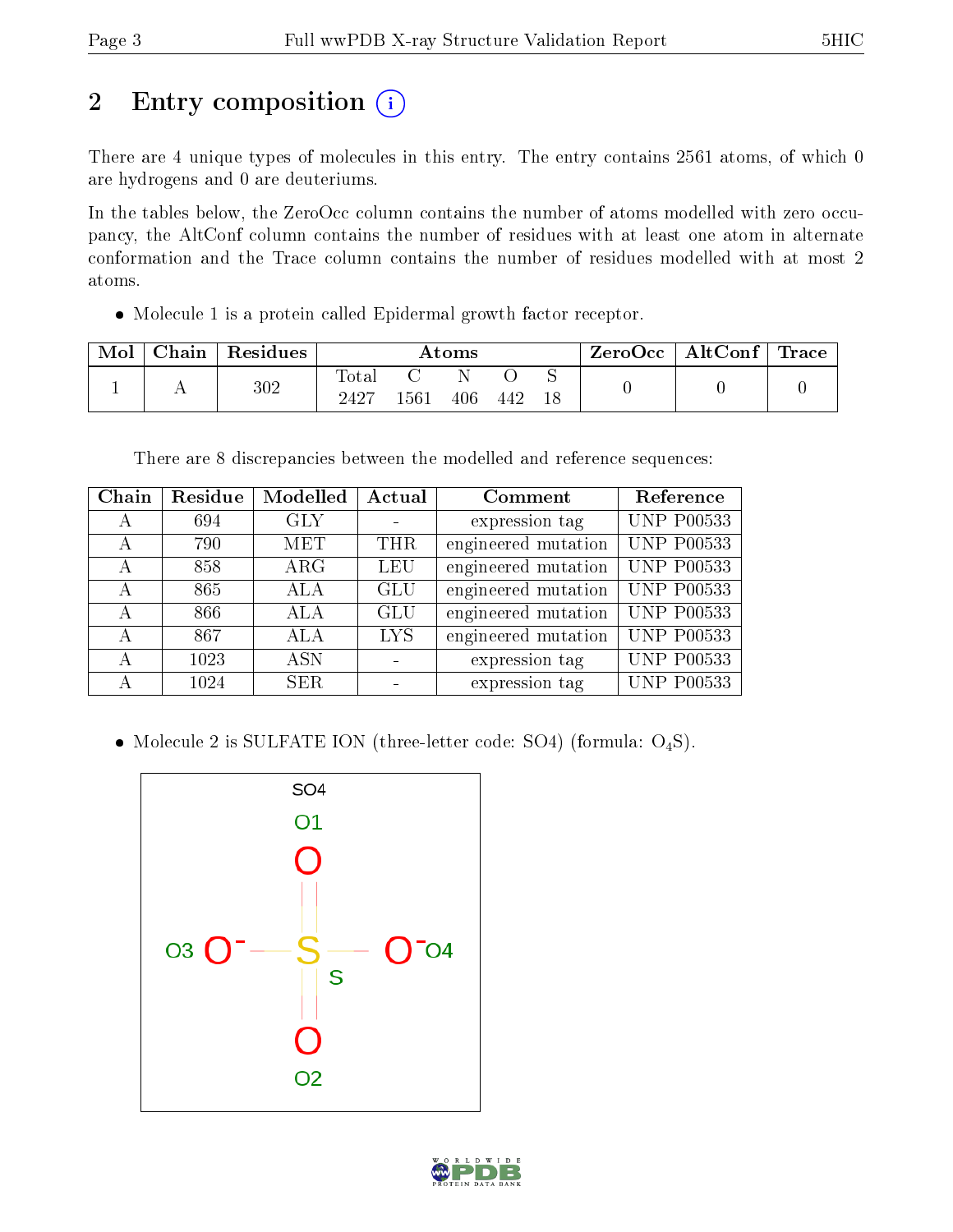|  | Mol   Chain   Residues | Atoms |  |  | ZeroOcc   AltConf |
|--|------------------------|-------|--|--|-------------------|
|  |                        | Total |  |  |                   |

 Molecule 3 is N-{2-[1-(cyclopropylsulfonyl)-1H-pyrazol-4-yl]pyrimidin-4-yl}-1-(propan-2-yl)- 1H-imidazo[4,5-c]pyridin-6-amine (three-letter code: 63N) (formula:  $C_{19}H_{20}N_8O_2S$ ).



| Mol | Chain   Residues | Atoms       |  |  |  |  | $ZeroOcc \   \ AltConf \  $ |
|-----|------------------|-------------|--|--|--|--|-----------------------------|
|     |                  | Total C N O |  |  |  |  |                             |
|     |                  |             |  |  |  |  |                             |

• Molecule 4 is water.

| Mol | $\mid$ Chain $\mid$ Residues | Atoms       | ZeroOcc   AltConf |
|-----|------------------------------|-------------|-------------------|
|     |                              | Total<br>99 |                   |

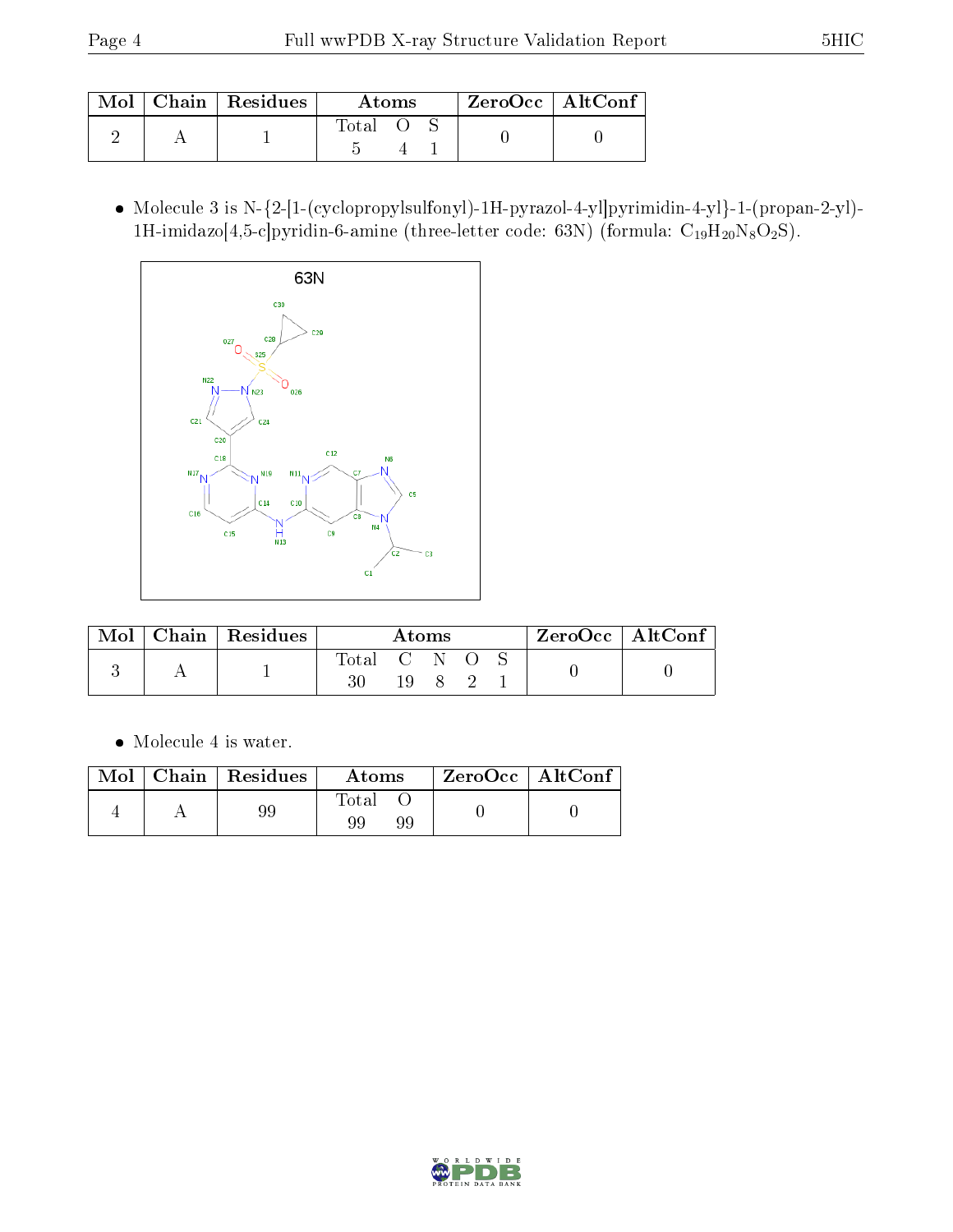# 3 Residue-property plots  $(i)$

These plots are drawn for all protein, RNA, DNA and oligosaccharide chains in the entry. The first graphic for a chain summarises the proportions of the various outlier classes displayed in the second graphic. The second graphic shows the sequence view annotated by issues in geometry and electron density. Residues are color-coded according to the number of geometric quality criteria for which they contain at least one outlier: green  $= 0$ , yellow  $= 1$ , orange  $= 2$  and red  $= 3$  or more. A red dot above a residue indicates a poor fit to the electron density ( $RSRZ > 2$ ). Stretches of 2 or more consecutive residues without any outlier are shown as a green connector. Residues present in the sample, but not in the model, are shown in grey.





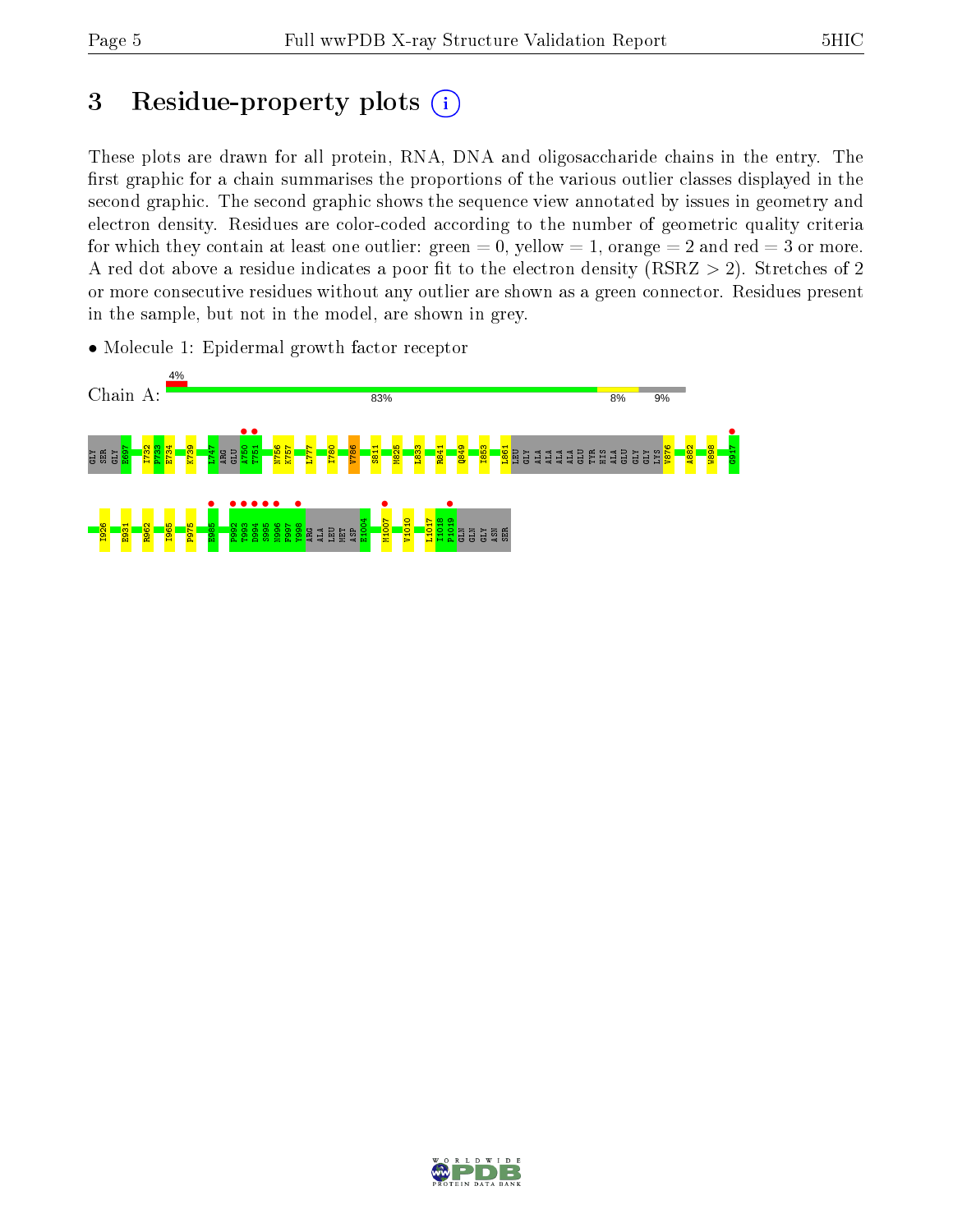# 4 Data and refinement statistics  $(i)$

| Property                                                             | Value                                               | Source     |
|----------------------------------------------------------------------|-----------------------------------------------------|------------|
| Space group                                                          | I 2 3                                               | Depositor  |
| Cell constants                                                       | $146.43\text{\AA}$<br>146.43Å<br>$146.43\text{\AA}$ |            |
| a, b, c, $\alpha$ , $\beta$ , $\gamma$                               | $90.00^\circ$<br>$90.00^\circ$<br>$90.00^\circ$     | Depositor  |
| Resolution $(A)$                                                     | 46.31<br>$-2.60$                                    | Depositor  |
|                                                                      | 46.31<br>$-2.60$                                    | <b>EDS</b> |
| % Data completeness                                                  | 99.9 (46.31-2.60)                                   | Depositor  |
| (in resolution range)                                                | 99.9 (46.31-2.60)                                   | <b>EDS</b> |
| $R_{merge}$                                                          | (Not available)                                     | Depositor  |
| $\mathrm{R}_{sym}$                                                   | 0.10                                                | Depositor  |
| $\sqrt{I/\sigma}(I) > 1$                                             | 2.26 (at $2.61\text{\AA}$ )                         | Xtriage    |
| Refinement program                                                   | <b>BUSTER 2.11.5</b>                                | Depositor  |
| $R, R_{free}$                                                        | $\overline{0.189}$ ,<br>0.233                       | Depositor  |
|                                                                      | 0.188<br>0.227                                      | DCC        |
| $R_{free}$ test set                                                  | 681 reflections $(4.20\%)$                          | wwPDB-VP   |
| Wilson B-factor $(A^2)$                                              | 53.2                                                | Xtriage    |
| Anisotropy                                                           | 0.000                                               | Xtriage    |
| Bulk solvent $k_{sol}(e/\mathring{A}^3)$ , $B_{sol}(\mathring{A}^2)$ | $0.32$ , 47.8                                       | <b>EDS</b> |
| L-test for twinning <sup>2</sup>                                     | $< L >$ = 0.50, $< L2 >$ = 0.34                     | Xtriage    |
| Estimated twinning fraction                                          | $0.025$ for $-l,-k,-h$                              | Xtriage    |
| $F_o, F_c$ correlation                                               | 0.95                                                | <b>EDS</b> |
| Total number of atoms                                                | 2561                                                | wwPDB-VP   |
| Average B, all atoms $(A^2)$                                         | 61.0                                                | wwPDB-VP   |

Xtriage's analysis on translational NCS is as follows: The largest off-origin peak in the Patterson function is  $3.37\%$  of the height of the origin peak. No significant pseudotranslation is detected.

<sup>&</sup>lt;sup>2</sup>Theoretical values of  $\langle |L| \rangle$ ,  $\langle L^2 \rangle$  for acentric reflections are 0.5, 0.333 respectively for untwinned datasets, and 0.375, 0.2 for perfectly twinned datasets.



<span id="page-5-1"></span><span id="page-5-0"></span><sup>1</sup> Intensities estimated from amplitudes.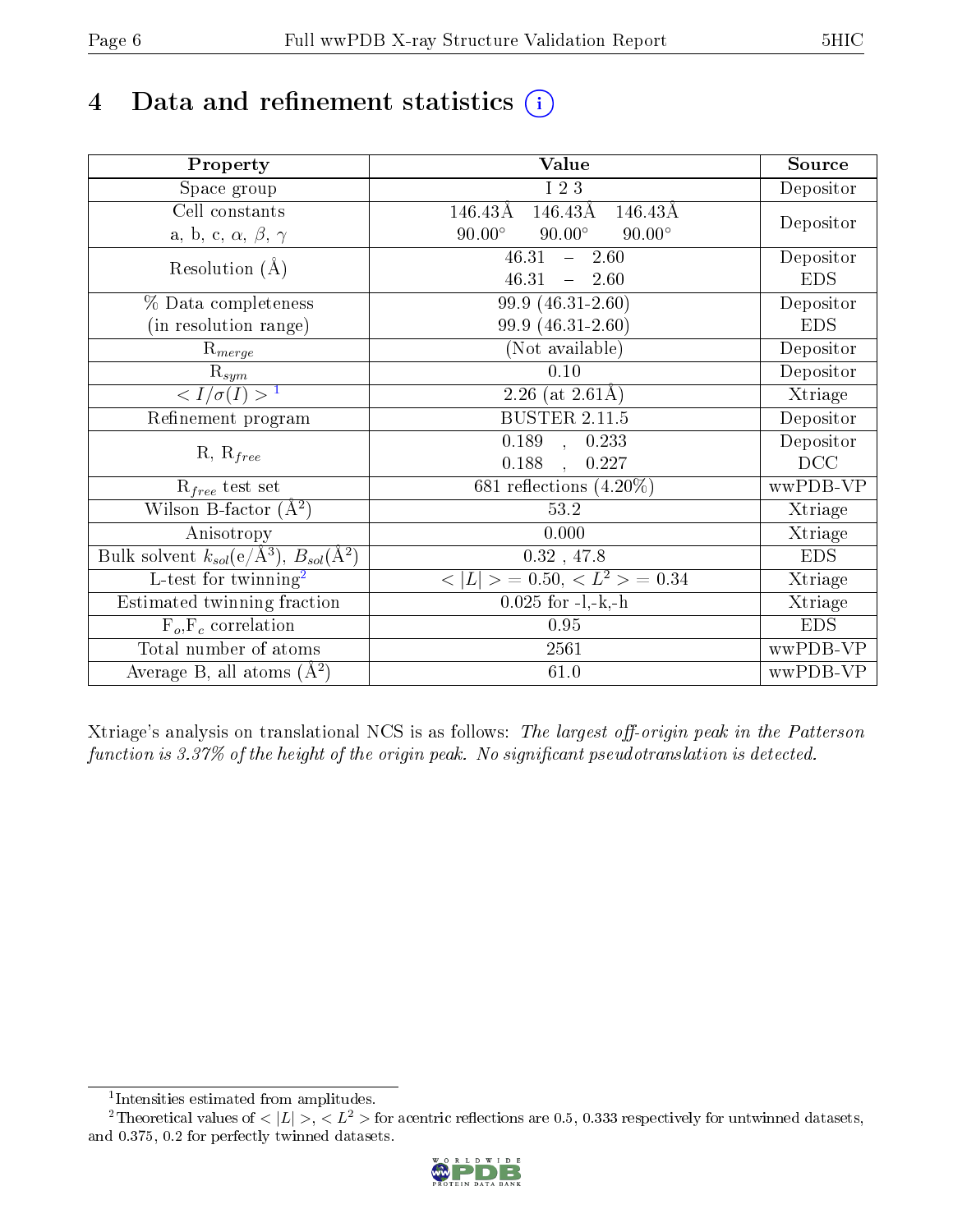## 5 Model quality  $(i)$

## 5.1 Standard geometry  $(i)$

Bond lengths and bond angles in the following residue types are not validated in this section: SO4, 63N

The Z score for a bond length (or angle) is the number of standard deviations the observed value is removed from the expected value. A bond length (or angle) with  $|Z| > 5$  is considered an outlier worth inspection. RMSZ is the root-mean-square of all Z scores of the bond lengths (or angles).

| $Mol$   Chain |      | Bond lengths                    | Bond angles |           |  |
|---------------|------|---------------------------------|-------------|-----------|--|
|               |      | RMSZ $ #Z  > 5$ RMSZ $ #Z  > 5$ |             |           |  |
|               | 0.43 | 0/2480                          | 0.63        | $-0/3357$ |  |

There are no bond length outliers.

There are no bond angle outliers.

There are no chirality outliers.

There are no planarity outliers.

## 5.2 Too-close contacts  $(i)$

In the following table, the Non-H and H(model) columns list the number of non-hydrogen atoms and hydrogen atoms in the chain respectively. The H(added) column lists the number of hydrogen atoms added and optimized by MolProbity. The Clashes column lists the number of clashes within the asymmetric unit, whereas Symm-Clashes lists symmetry related clashes.

|  |      |      | Mol   Chain   Non-H   H(model)   H(added)   Clashes   Symm-Clashes |
|--|------|------|--------------------------------------------------------------------|
|  | 2427 | 2457 |                                                                    |
|  |      |      |                                                                    |
|  |      |      |                                                                    |
|  |      |      |                                                                    |
|  | 2561 | 2457 |                                                                    |

The all-atom clashscore is defined as the number of clashes found per 1000 atoms (including hydrogen atoms). The all-atom clashscore for this structure is 2.

All (10) close contacts within the same asymmetric unit are listed below, sorted by their clash magnitude.

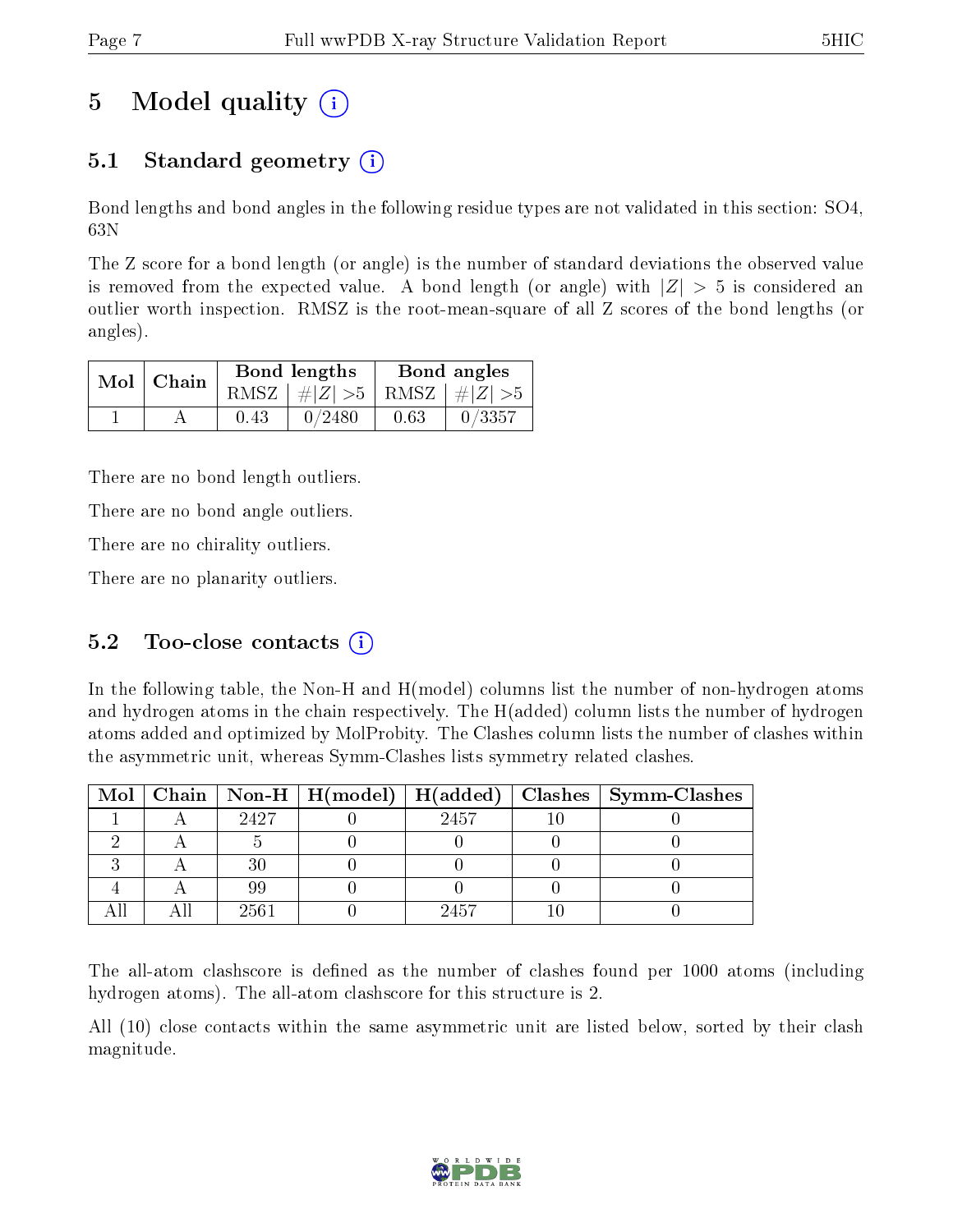| Atom-1              | Atom-2              | Interatomic<br>distance $(A)$ | Clash<br>overlap $(A)$ |
|---------------------|---------------------|-------------------------------|------------------------|
| 1: A:1007: MET:O    | 1:A:1010:VAL:HG12   | 2.02                          | 0.59                   |
| 1: A:732: ILE: HG12 | 1: A:739: LYS: HG2  | 1.89                          | 0.54                   |
| 1:A:756:ASN:HD22    | 1: A:786: VAL:HG12  | 1.74                          | 0.52                   |
| 1: A:926: ILE: HG23 | 1:A:931:GLU:HB3     | 1.91                          | 0.51                   |
| 1:A:756:ASN:ND2     | 1: A:786: VAL:HG12  | 2.29                          | 0.47                   |
| 1:A:962:ARG:HA      | 1: A:965: ILE: HD12 | 1.98                          | 0.46                   |
| 1: A:825: MET:HE1   | 1: A:853: ILE: HG21 | 1.99                          | 0.45                   |
| 1: A:811: SER:OG    | 1: A:975: PRO:HB2   | 2.19                          | 0.42                   |
| 1:A:777:LEU:HD21    | 1:A:780:ILE:HG23    | 2.01                          | 0.42                   |
| 1:A:882:ALA:HA      | 1: A:898:TRP:CD2    | 2.55                          | 0.42                   |

There are no symmetry-related clashes.

### 5.3 Torsion angles  $(i)$

#### 5.3.1 Protein backbone  $(i)$

In the following table, the Percentiles column shows the percent Ramachandran outliers of the chain as a percentile score with respect to all X-ray entries followed by that with respect to entries of similar resolution.

The Analysed column shows the number of residues for which the backbone conformation was analysed, and the total number of residues.

| $\mid$ Mol $\mid$ Chain $\mid$ | Analysed   Favoured   Allowed   Outliers   Percentiles  |  |             |
|--------------------------------|---------------------------------------------------------|--|-------------|
|                                | $\mid$ 294/331 (89%)   284 (97%)   8 (3%)   2 (1%)   22 |  | $\sqrt{43}$ |

All (2) Ramachandran outliers are listed below:

| Mol | Chain | Res | Type |
|-----|-------|-----|------|
|     |       |     |      |
|     |       |     |      |

#### 5.3.2 Protein sidechains  $(i)$

In the following table, the Percentiles column shows the percent sidechain outliers of the chain as a percentile score with respect to all X-ray entries followed by that with respect to entries of similar resolution.

The Analysed column shows the number of residues for which the sidechain conformation was analysed, and the total number of residues.

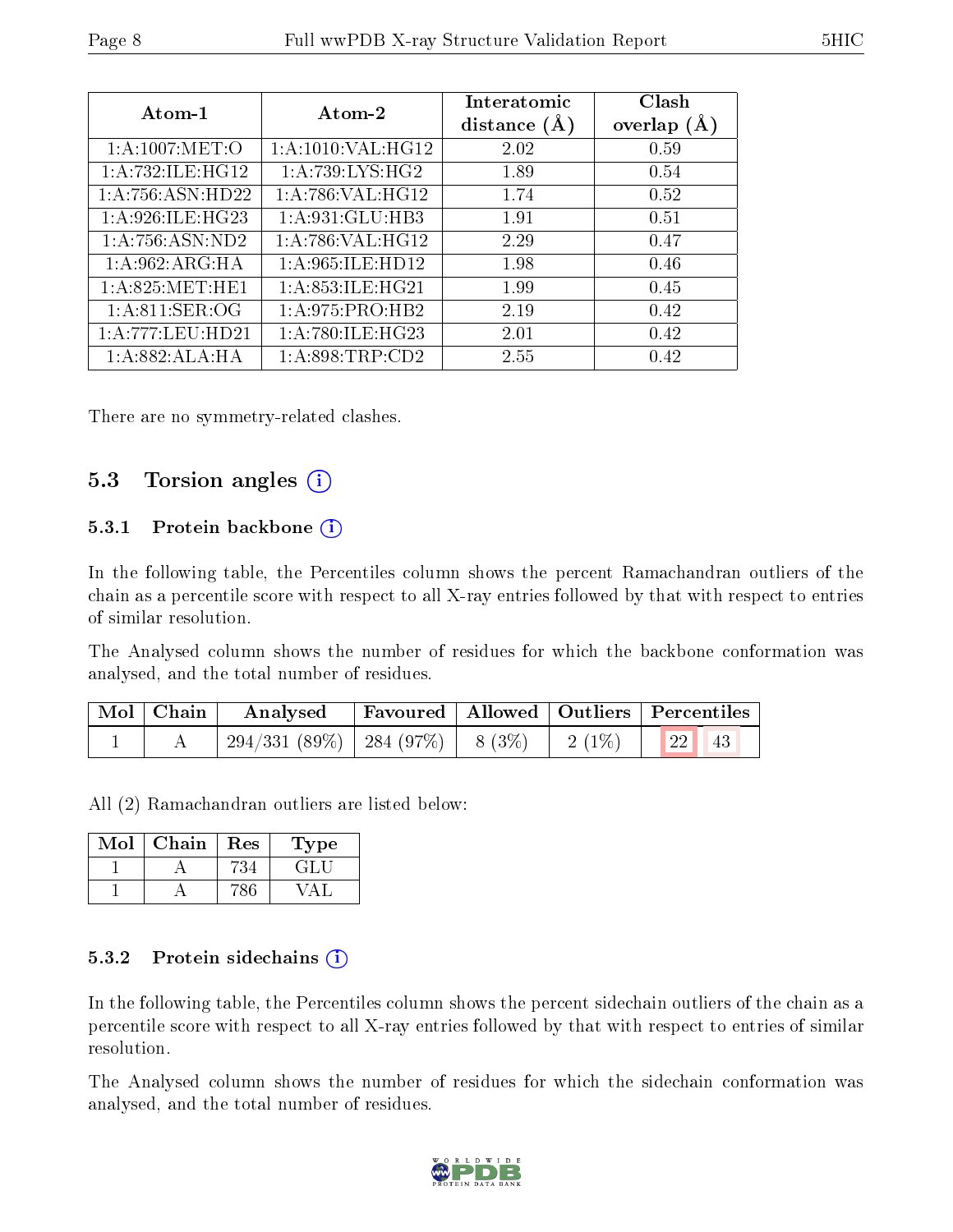| $\mid$ Mol $\mid$ Chain $\mid$ | Rotameric   Outliers   Percentiles  <br>Analysed |  |       |    |                  |
|--------------------------------|--------------------------------------------------|--|-------|----|------------------|
|                                | $\mid$ 270/287 (94%) $\mid$ 263 (97%)            |  | 7(3%) | 46 | $\vert 72 \vert$ |

All (7) residues with a non-rotameric sidechain are listed below:

| Mol | Chain | Res  | <b>Type</b> |
|-----|-------|------|-------------|
|     |       | 757  | <b>LYS</b>  |
|     |       | 833  | LEU         |
|     |       | 841  | $\rm{ARG}$  |
|     |       | 849  | <b>GLN</b>  |
|     |       | 861  | LEU         |
|     |       | 876  | VAL         |
|     |       | 1017 | LEU         |

Some sidechains can be flipped to improve hydrogen bonding and reduce clashes. All (3) such sidechains are listed below:

| Mol | Chain | Res | Type   |
|-----|-------|-----|--------|
|     |       | 756 | 4.5N   |
|     |       | 893 | HIS    |
|     |       | 976 | 14 L N |

#### 5.3.3 RNA (i)

There are no RNA molecules in this entry.

### 5.4 Non-standard residues in protein, DNA, RNA chains (i)

There are no non-standard protein/DNA/RNA residues in this entry.

#### 5.5 Carbohydrates  $(i)$

There are no monosaccharides in this entry.

## 5.6 Ligand geometry  $(i)$

2 ligands are modelled in this entry.

In the following table, the Counts columns list the number of bonds (or angles) for which Mogul statistics could be retrieved, the number of bonds (or angles) that are observed in the model and the number of bonds (or angles) that are defined in the Chemical Component Dictionary. The Link column lists molecule types, if any, to which the group is linked. The Z score for a bond

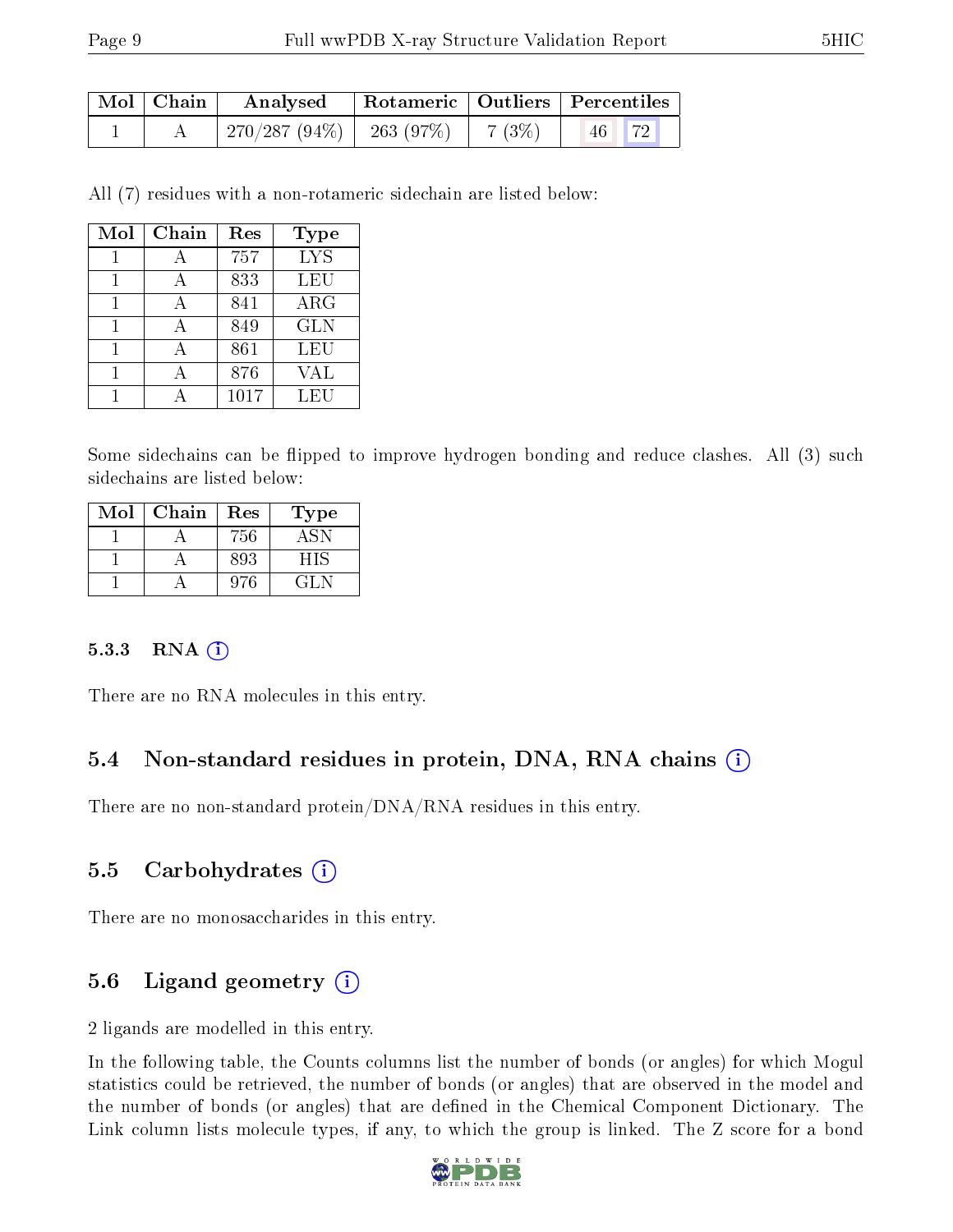| RMSZ is the root-mean-square of all Z scores of the bond lengths (or angles). |                                                                   |  |  |  |              |                                                                   |  |             |  |  |  |  |
|-------------------------------------------------------------------------------|-------------------------------------------------------------------|--|--|--|--------------|-------------------------------------------------------------------|--|-------------|--|--|--|--|
|                                                                               | $\mid$ Mol $\mid$ Type $\mid$ Chain $\mid$ Res $\mid$ Link $\mid$ |  |  |  | Bond lengths | Counts   RMSZ $\mid \#  Z  > 2$   Counts   RMSZ $\mid \#  Z  > 2$ |  | Bond angles |  |  |  |  |

3 | 63N | A | $1102$  | - | $25,34,34$  |  $0.81$  |  $1 \ (4\%)$  |  $29,51,51$  |  $2.32$  |  $10 \ (34\%)$  $2 \parallel SO4 \parallel A \parallel 1101 \parallel - \parallel 4,4,4 \parallel 0.13 \parallel 0 \parallel 6,6,6 \parallel 0.07 \parallel 0$ 

length (or angle) is the number of standard deviations the observed value is removed from the expected value. A bond length (or angle) with  $|Z| > 2$  is considered an outlier worth inspection.

In the following table, the Chirals column lists the number of chiral outliers, the number of chiral centers analysed, the number of these observed in the model and the number defined in the Chemical Component Dictionary. Similar counts are reported in the Torsion and Rings columns. '-' means no outliers of that kind were identified.

|     |      | $\sqrt{\text{Mol}\mid\text{Type}}\mid\text{Chain}\mid\text{Res}\mid\text{Link}\mid\text{Chirals}\mid\text{$ | Torsions                 | $\mathbf{Rings}$ |
|-----|------|-------------------------------------------------------------------------------------------------------------|--------------------------|------------------|
| 63N | 1102 |                                                                                                             | $0/12/26/26$   $0/5/5/5$ |                  |

All (1) bond length outliers are listed below:

|  |  | $\boxed{\text{Mol}}$ $\boxed{\text{Chain}}$   Res   Type   Atoms | $\mid$ Observed( $\AA$ ) $\mid$ Ideal( $\AA$ ) $\mid$ |  |
|--|--|------------------------------------------------------------------|-------------------------------------------------------|--|
|  |  | $1102$   63N   C5-N6   -2.26                                     | 1.30                                                  |  |

| Mol | Chain | Res  | <b>Type</b> | Atoms                                             | Z       | Observed $(°)$ | Ideal(°) |
|-----|-------|------|-------------|---------------------------------------------------|---------|----------------|----------|
| 3   | А     | 1102 | 63N         | $C16-N17-C18$                                     | 5.05    | 121.36         | 116.08   |
| 3   | А     | 1102 | 63N         | N <sub>17</sub> -C <sub>18</sub> -N <sub>19</sub> | $-4.77$ | 120.58         | 125.25   |
| 3   | А     | 1102 | 63N         | $C12-N11-C10$                                     | 4.75    | 122.61         | 117.81   |
| 3   | А     | 1102 | 63N         | O <sub>27</sub> -S <sub>25</sub> -O <sub>26</sub> | 3.70    | 121.59         | 119.22   |
| 3   | А     | 1102 | 63N         | $C15-C16-N17$                                     | $-3.28$ | 119.89         | 123.96   |
| 3   | А     | 1102 | 63N         | $C14-N19-C18$                                     | 3.08    | 121.14         | 116.00   |
| 3   | А     | 1102 | 63N         | $C5-N4-C2$                                        | 2.97    | 128.34         | 125.42   |
| 3   | А     | 1102 | 63N         | $C12-C7-C8$                                       | $-2.91$ | 118.19         | 121.12   |
| 3   | А     | 1102 | 63N         | $C15-C14-N19$                                     | $-2.48$ | 118.97         | 123.16   |
| 3   | А     | 1102 | 63N         | N13-C14-N19                                       | 2.15    | 123.00         | 116.95   |

All (10) bond angle outliers are listed below:

There are no chirality outliers.

There are no torsion outliers.

There are no ring outliers.

No monomer is involved in short contacts.

The following is a two-dimensional graphical depiction of Mogul quality analysis of bond lengths, bond angles, torsion angles, and ring geometry for all instances of the Ligand of Interest. In

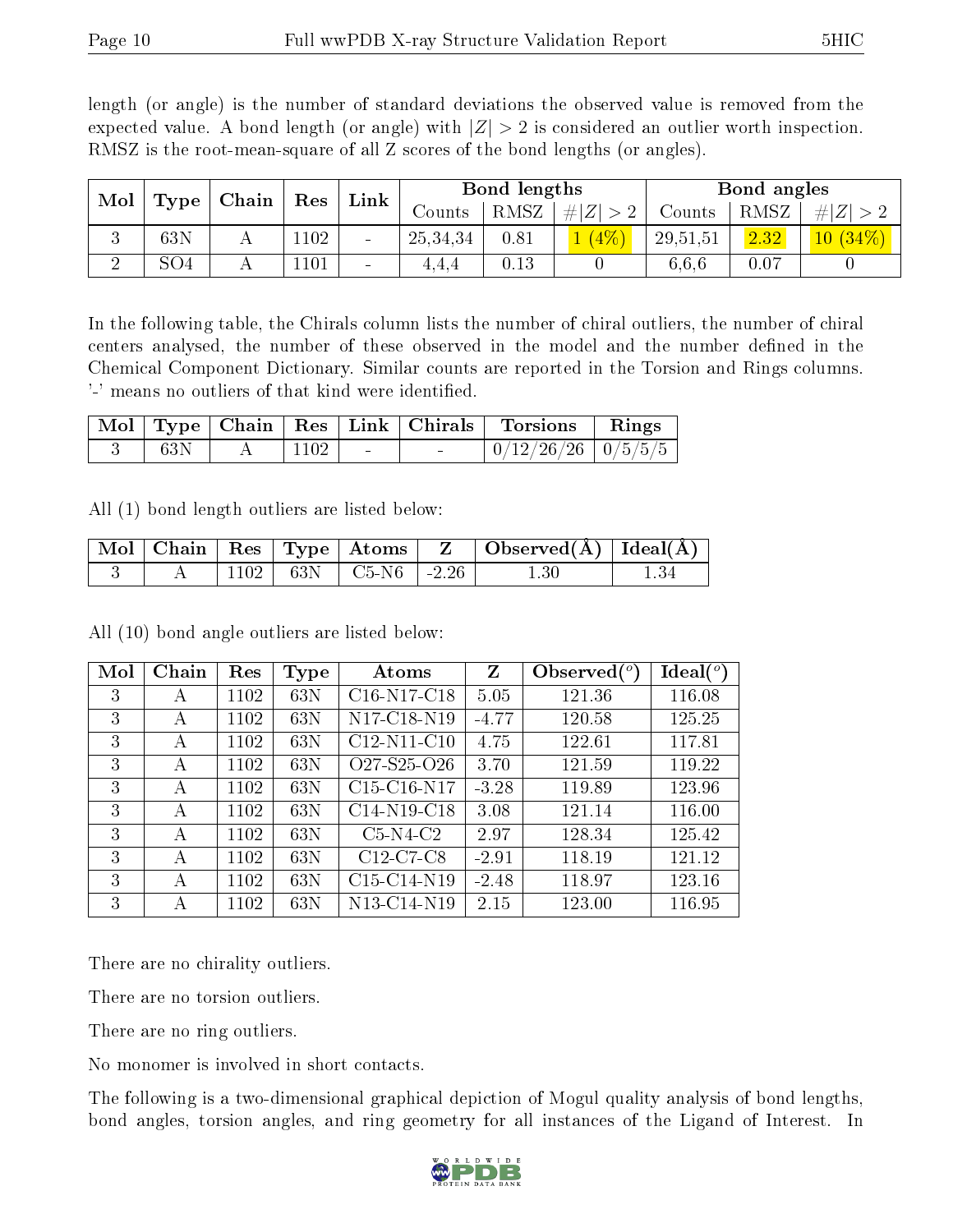addition, ligands with molecular weight > 250 and outliers as shown on the validation Tables will also be included. For torsion angles, if less then 5% of the Mogul distribution of torsion angles is within 10 degrees of the torsion angle in question, then that torsion angle is considered an outlier. Any bond that is central to one or more torsion angles identified as an outlier by Mogul will be highlighted in the graph. For rings, the root-mean-square deviation (RMSD) between the ring in question and similar rings identified by Mogul is calculated over all ring torsion angles. If the average RMSD is greater than 60 degrees and the minimal RMSD between the ring in question and any Mogul-identied rings is also greater than 60 degrees, then that ring is considered an outlier. The outliers are highlighted in purple. The color gray indicates Mogul did not find sufficient equivalents in the CSD to analyse the geometry.



## 5.7 [O](https://www.wwpdb.org/validation/2017/XrayValidationReportHelp#nonstandard_residues_and_ligands)ther polymers (i)

There are no such residues in this entry.

## 5.8 Polymer linkage issues  $(i)$

There are no chain breaks in this entry.

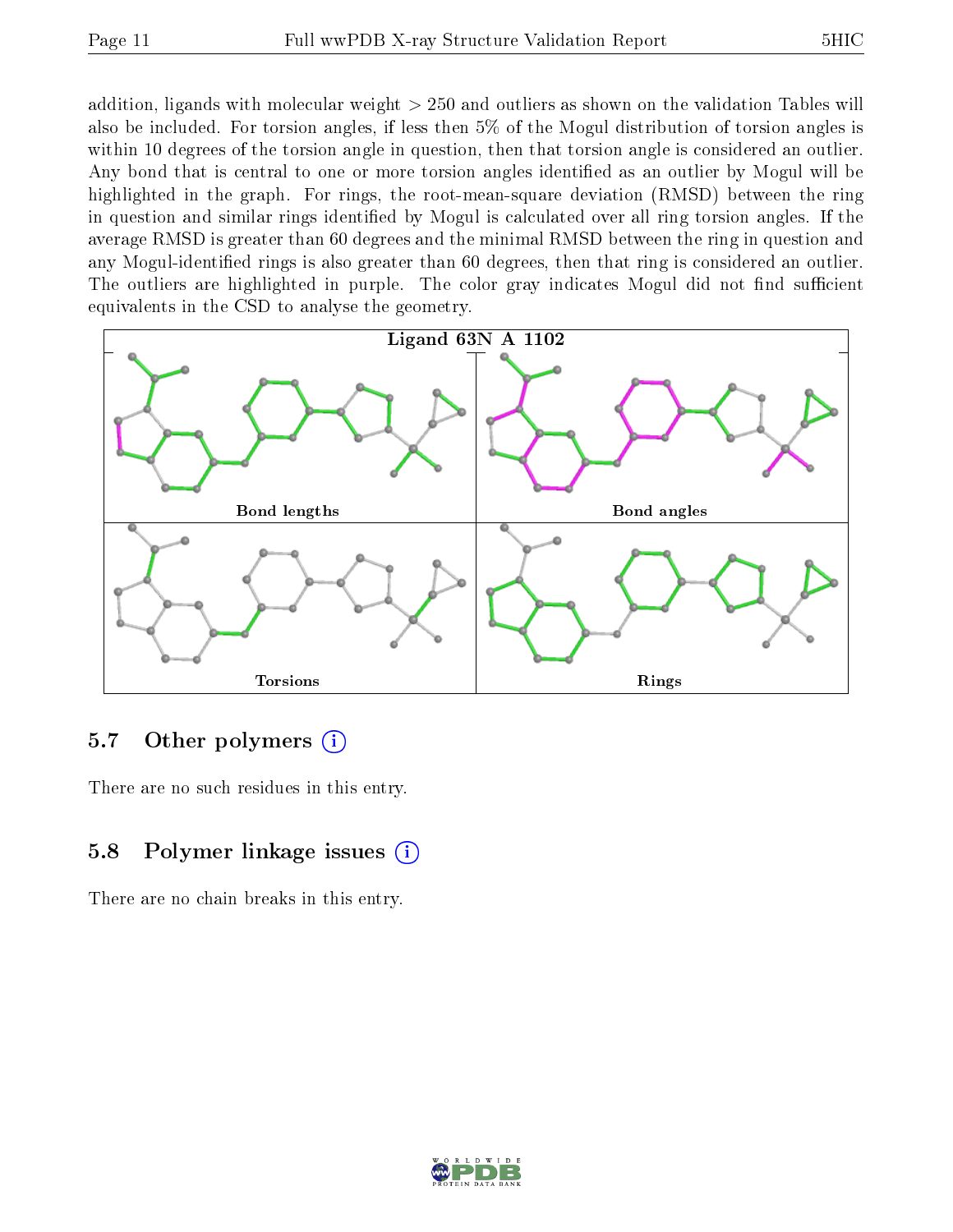## 6 Fit of model and data  $(i)$

## 6.1 Protein, DNA and RNA chains (i)

In the following table, the column labelled  $#RSRZ>2'$  contains the number (and percentage) of RSRZ outliers, followed by percent RSRZ outliers for the chain as percentile scores relative to all X-ray entries and entries of similar resolution. The OWAB column contains the minimum, median,  $95<sup>th</sup>$  percentile and maximum values of the occupancy-weighted average B-factor per residue. The column labelled  $Q< 0.9$  lists the number of (and percentage) of residues with an average occupancy less than 0.9.

| $\mid$ Mol $\mid$ Chain | Analysed                   | $\pm$ <rsrz></rsrz> | $\rm \#RSRZ{>}2$                              | $\text{OWAB}(\AA^2)$ $\mid$ Q<0.9 $\mid$ |  |
|-------------------------|----------------------------|---------------------|-----------------------------------------------|------------------------------------------|--|
|                         | $^+$ 302/331 (91%) $\vert$ | $-0.17$             | 12 (3%)   38   31   36, 54, 105, 135   3 (0%) |                                          |  |

All (12) RSRZ outliers are listed below:

| Mol | Chain        | Res  | Type       | $_{\rm RSRZ}$ |  |
|-----|--------------|------|------------|---------------|--|
| 1   | A            | 750  | ALA.       | 5.1           |  |
| 1   | A            | 998  | TYR        | 4.5           |  |
| 1   | A            | 995  | SER.       | 4.2           |  |
| 1   | А            | 751  | $\rm THR$  | 3.2           |  |
| 1   | A            | 1007 | MET        | 2.9           |  |
| 1   | A            | 985  | GLU        | 2.7           |  |
| 1   | $\mathbf{A}$ | 996  | <b>ASN</b> | 2.6           |  |
| 1   | A            | 993  | $\rm THR$  | 2.3           |  |
| 1   | А            | 994  | ASP        | 2.3           |  |
| 1   | А            | 992  | PRO        | 2.2           |  |
| 1   | А            | 1019 | PRO        | 2.0           |  |
| 1   |              | 917  | GLY        | 2.0           |  |

## 6.2 Non-standard residues in protein, DNA, RNA chains  $(i)$

There are no non-standard protein/DNA/RNA residues in this entry.

## 6.3 Carbohydrates (i)

There are no monosaccharides in this entry.

## 6.4 Ligands  $(i)$

In the following table, the Atoms column lists the number of modelled atoms in the group and the number defined in the chemical component dictionary. The B-factors column lists the minimum,